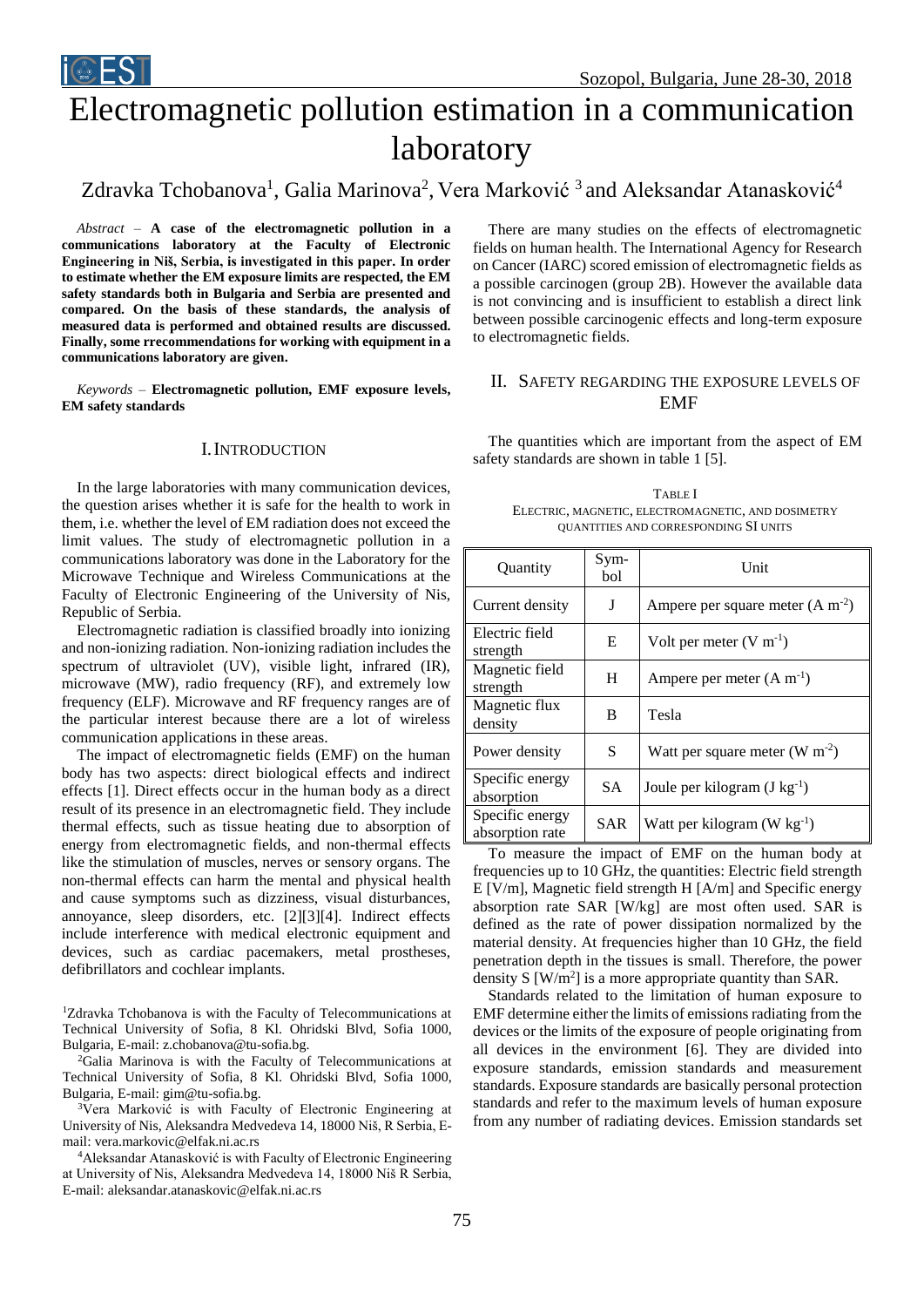

different specifications for electrical devices and are based on engineering solutions, such as optimizing performance.

The International Commission on Non-Ionizing Radiation Protection (ICNIRP) issued [guidelines on exposures in 1998](http://www.emfs.info/limits/limits-organisations/icnirp-1998/) covering the frequency range up to 300 GHz [\[5\].](#page-3-2) The ICNIRP 1998 guidelines have been endorsed by WHO, the International Labor Office (ILO) and the International Telecommunications Union (ITU), and they have been adopted as their national standard by more than 50 countries worldwide.

In Bulgaria Ordinance No 9 [\[7\]](#page-3-1) of the Ministry of Health from 14.03.1991, limit levels of strength and power density of EMF in populated territory are defined. In addition to the limit values of EMF in populated areas, there are defined safety zones around the radiating objects. In the presence of more than one radiation source in a frequency range - up to 300 MHz, the geometric sum of the strength of the EMF must be smaller than the limit level. If all emitters operate in the range of 0.3 to 30 GHz, the arithmetic sum of the power density of EMF must be less than the limit permissible level 10  $\mu$ W/cm2. If there are multiple sources of electromagnetic radiation operating at different frequencies in the area, the condition in Formula 1 must be satisfied:

$$
\left(\frac{E_1}{E_{H_1}}\right)^2 + \left(\frac{E_2}{E_{H_2}}\right)^2 + \dots + \left(\frac{E_n}{E_{H_n}}\right)^2 + \frac{S_{sum}}{10} \le 1\tag{1}
$$

where  $E_1, E_2, \ldots, E_n$  are the electric field strengths, created by the individual emitters in different frequency bands or aggregated strengths emitters of the same band at a transmitting frequency below 0,3 GHz;  $E_{H1}$ ,  $E_{H2}$  ......  $E_{Hn}$  – are the limit levels for the band; *Ssum* is the total power density of emitters with operating frequency exceeding 0,3 GHz.

Limit levels of strength and power density of EMF in Bulgaria are shown in Table II.

TABLE II LIMIT LEVELS OF STRENGTH AND POWER DENSITY OF EMF IN BULGARIA

| $N_2$ | Transmitter<br>Frequency range | Limit levels of electrical<br>field strength (E) and<br>power density (S) of EMF |  |  |  |  |  |
|-------|--------------------------------|----------------------------------------------------------------------------------|--|--|--|--|--|
|       | 30 - 300 kHz                   | $25 \text{ V/m}$ (E)                                                             |  |  |  |  |  |
| 2.    | $0,3 - 3$ MHz                  | $15$ V/m $(E)$                                                                   |  |  |  |  |  |
| 3.    | $3 - 30$ MHz                   | $10$ V/m $(E)$                                                                   |  |  |  |  |  |
|       | 30 - 300 MHz                   | $3 \text{ V/m}$ (E)                                                              |  |  |  |  |  |
|       | $0,3 - 30$ GHz                 | $10 \mu W/cm^2$ (S)                                                              |  |  |  |  |  |
|       |                                |                                                                                  |  |  |  |  |  |

The provisions of Directive 2013/35 / EU of the European Parliament and of the Council of 26 June 2013 on minimum health and safety requirements regarding the exposure of workers to the risks arising from physical agents (electromagnetic fields) are introduced in the Ordinance No RD-07-5 (2016) in Bulgaria [8]. This Directive specifies the exposure limits for health effects, the exposure limit values for sensitivity effects and the values for action by employers.

In the Republic of Serbia, the conditions and measures for the protection of human health and the environment from the harmful effects of non-ionizing radiation are regulated by the Law on Non-Ionizing Radiation Protection, (Official Gazette of the Republic of Serbia No. 36/2009) [9]. According to Art.

6 (6) (1) of this Law, a Rulebook on the limits of exposure to non-ionizing radiation (Official Gazette of the Republic of Serbia No 104/2009) [10] defined the reference boundary exposure levels of electric, magnetic and electromagnetic fields (0 Hz to 300 GHz) in Republic of Serbia, Table III.

In the case of simultaneous exposure of fields with different frequencies, they must respond the following criteria of Formula 2 in terms of the main limitations.

$$
\sum_{i=100kHz}^{1MHz} \left(\frac{E_i}{c}\right)^2 + \sum_{i>1MHz}^{300GHz} \left(\frac{E_i}{E_{L_i}}\right) \le 1
$$
 (2)

where  $E_i$  is the field strength measured at frequency  $i$ ;  $E_{L,i}$  is the reference field of the electric field in Table III;  $c$  is  $87/f^{1/2}$  V/m.

# III. TESTBED DESCRIPTION AND EXPERIMENTAL SET-UP

For the purpose of the experiment, a simple communication system that simulates the operation of GSM communication was made. A signal generator MXG N5182B KEYSIGHT, which operates at frequencies from 9 kHz to 3 GHz, was used as the transmitter. The generator was set to a frequency of 1200 MHz, with GSM modulation. The output signal was set up to 20 dBm (0,1W), and was emitted by an antenna. The antenna was a Comet SMA-703 - three-band. The antenna bands are 144 MHz, 400 MHz and 1200 MHz, with a gain of 3.4 dBi at 1200 MHz. The measurements are carried out in the antenna far field. The receiver was implemented with USRP NI2920, connected to a PC via Gigabit Ethernet. The strength of the electromagnetic field at various distances from the generator was measured by Selective Radiation Meter SRM 3000 Narda, Fig 1, which works at frequencies 100 kHz to 3 GHz [11].



Fig.1 Selective Radiation Meter SRM 3000 Narda

#### *A. Results*

In the "**Spectrum Analysis**" mode of the selective radiation meter, the field strength curves E [V/m] were taken depending on the frequency. The data is recorded in Excel files presented in Table IV for each measurement. File data is processed with MATLAB and displayed in Fig 2. The series of field strength curves show how the signal attenuates with distance.

In the SRM 3000 "**Safety Evaluation**" mode field strength was measured throughout the full operating range of the device: selected from the menu. For each regulated band, the field is from 47 MHz to 2,5 GHz. For this purpose, Full Band EU was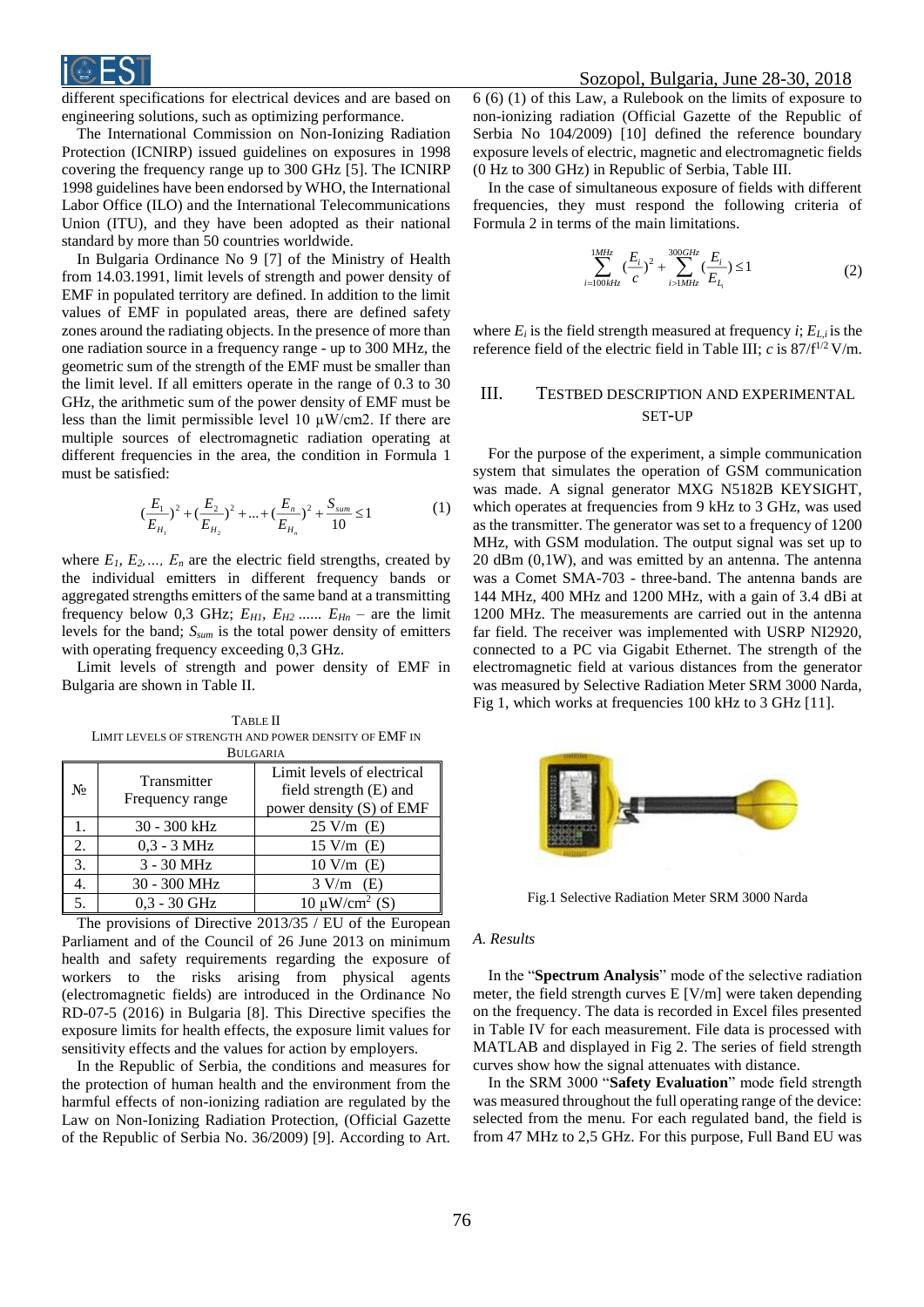

TABLE III REFERENCE BOUNDARY LEVELS FOR THE EXPOSURE OF THE POPULATION TO ELECTRIC, MAGNETIC AND ELECTROMAGNETIC FIELDS (0 HZ TO 300 GHZ) IN SERBIA

| Frequency f       | Electric field<br>strength $E$<br>(V/m) | Magnetic field<br>strength $H(A/m)$ | Magnetic flux<br>density $B(\mu T)$ | Power density<br>(equivalent plane)<br>wave) $S_{\rm ekv}$ (W/m <sup>2</sup> ) | Time average<br>t (minutes) |
|-------------------|-----------------------------------------|-------------------------------------|-------------------------------------|--------------------------------------------------------------------------------|-----------------------------|
| $<$ 1 Hz          | 5 600                                   | 12 800                              | 16 000                              |                                                                                | *                           |
| $1-8$ Hz          | 4 0 0 0                                 | $12\,800/f^2$                       | $16000/f^2$                         |                                                                                | *                           |
| $8-25$ Hz         | 4 0 0 0                                 | 1600/f                              | 2000/f                              |                                                                                | *                           |
| $0.025 - 0.8$ kHz | 100/f                                   | 1,6/f                               | 2/f                                 |                                                                                | $\ast$                      |
| $0.8-3$ kHz       | 100/f                                   | 2                                   | 2,5                                 |                                                                                | *                           |
| $3-100$ kHz       | 34,8                                    | 2                                   | 2,5                                 |                                                                                | *                           |
| 100-150 kHz       | 34,8                                    | $\overline{2}$                      | 2,5                                 |                                                                                | 6                           |
| $0,15-1$ MHz      | 34,8                                    | 0,292/f                             | 0,368/f                             |                                                                                | 6                           |
| $1-10$ MHz        | $34,8/ f^{1/2}$                         | 0,292/f                             | 0,368/f                             |                                                                                | 6                           |
| 10-400 MHz        | 11,2                                    | 0.0292                              | 0,0368                              | 0,326                                                                          | 6                           |
| 400-2000 MHz      | $0.55 f^{1/2}$                          | $0,00148$ f <sup>1/2</sup>          | $0,00184$ f <sup>1/2</sup>          | f/1250                                                                         | 6                           |
| $2-10$ GHz        | 24,4                                    | 0,064                               | 0.08                                | 1,6                                                                            | 6                           |
| 10-300 GHz        | 24,4                                    | 0.064                               | 0.08                                | 1,6                                                                            | $68/f^{1,05}$               |

measured, the data is automatically summed and saved to a file. If there are levels measured in other, unregulated bands, they are added together and marked on a separate line in the table. The data from the selective radiation meter are presented in Table V. The results are compared with the limit values given in [\[7\]](#page-3-1) and [\[10\].](#page-3-3)

#### TABLE IV DISTANCE OF THE MEASUREMENT

| File | Distance $[m]$                   |
|------|----------------------------------|
| 1,1  | 0.3                              |
| 2,1  | 5                                |
| 3,1  | 8, behind one partition wall     |
| 4,1  | 12, behind two partition walls   |
| 5,1  | 15, behind two partition walls   |
| 6,1  | 8, behind two partition walls    |
| 7,1  | 15, behind three partition walls |
| 8.1  | 20, behind three partition walls |

The calculations show that in our experiment, in the situation of simultaneous exposure to fields of different frequencies, the criteria given by equations (1) and (2) are not fulfilled and the total exposure is higher than the limit given in national guidelines. In both cases, sums on the left side shouldn't be higher than 1. For the calculations of Formula 1, the value of the sum is 2,676. If we apply Formula 2, the value of the sum is 1,702. It should also be noted that these values are calculated only for the regulated frequency bands. If we would account the exposure to EMF in the other bands, the results would be even worse. For instance, the sum of the power densities for the regulated frequency bands is 0,134 W/m2 and the power density of other bands is 0,122 W/m2, giving the total value of power density of 0,256 W/m2.



Fig.2 Series of field strength curves on the frequency 1200 MHz for different distances from the generator

## *B. Recommendations*

The recommendations for working with communication equipment, can be given in several directions:

- When installing new equipment, test it for electromagnetic radiation.
- Optimize the operator's time for working with communication equipment as the energy and power limit values absorbed by a unit of body mass in the person body as a result of exposure to electrical and magnetic fields are averaged over 6 minutes, (see Table III). If this is not possible - optimize the location of the equipment inside the laboratory. The relevant distance could be calculated using the Friis Transmission Formula.
- Introduce periodic inspection of the equipment and the levels of electromagnetic pollution inside the laboratory.
- **Provide written instructions for work in the laboratory in** a visible location.